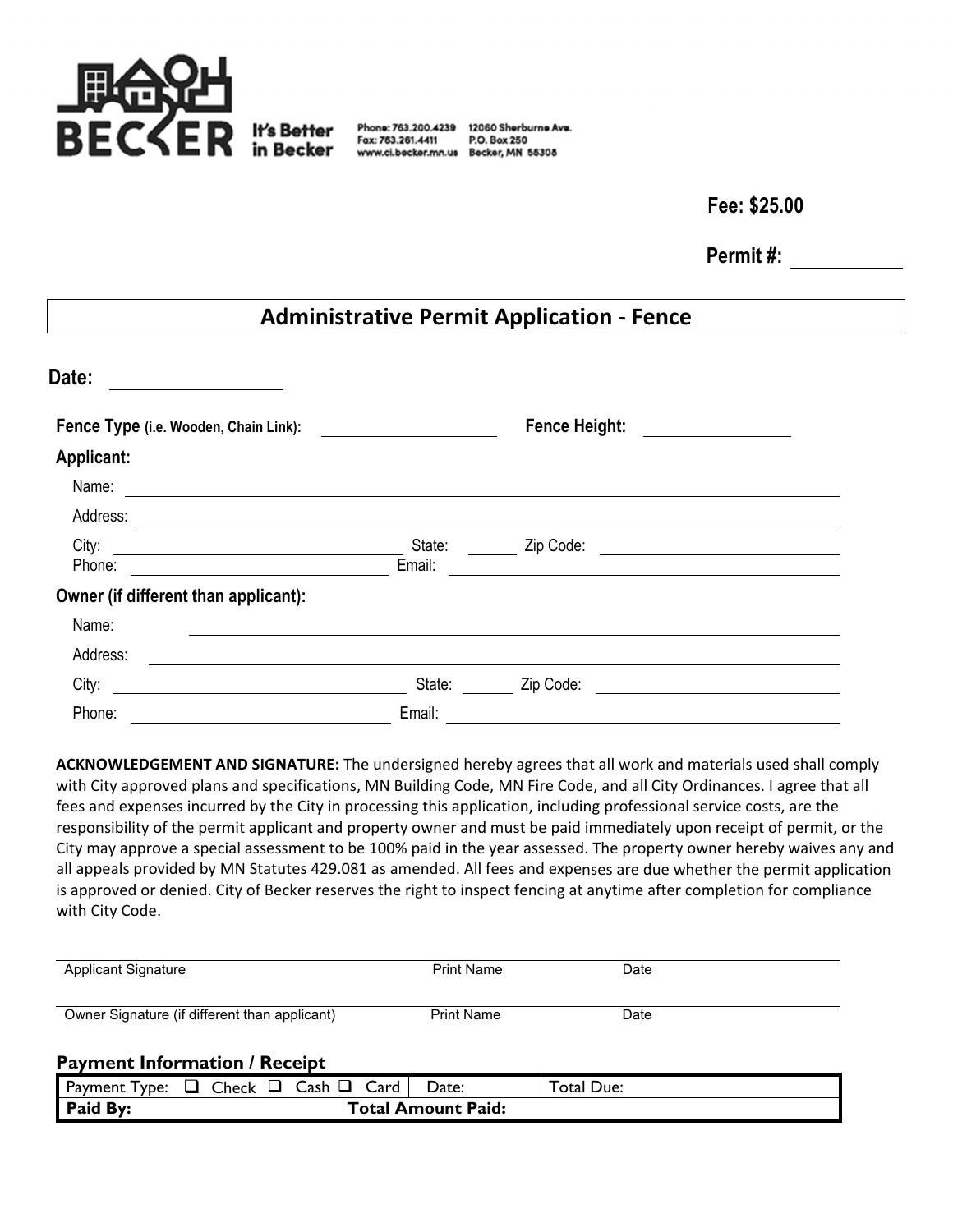# **General Provisions**

- Per Section 11.21 Subd. 13 Fences:
	- o **Construction and Maintenance.** Every fence shall be constructed in a substantial, workmanlike manner and of substantial material.
		- The finished side of the fence shall be considered the face.
		- Every fence shall be maintained in a condition of reasonable repair and shall not be allowed to become and remain in a condition of disrepair, or constitute a nuisance, public or private. Any owner of a fence deemed in disrepair will be notified by the zoning administrator to correct the infraction.
	- o **Residential District Fences.** In all residential districts no boundary line fence shall be erected or maintained more than six (6) feet in height. Except that:
		- No fence shall be erected in any required front yard to a height in excess of four (4) feet.
		- Privacy type fences shall be defined typically as wood construction providing onehundred percent (100%) opacity.
		- In those instances where a fence exists, as an enclosure, which restricts access from the front to the rear yard, a gate, or other means of recognizable ingress shall be required and a shall be a minimum of (3) feet in width.
	- o **Boundary line fences** may be constructed provided:
		- A written agreement must be reached between adjacent property owners for the placement of a boundary line fence. The issue of an agreed line is to encourage a mutual understanding of the line and provide for fence maintenance without trespassing. If an agreement cannot be reached the fence be must located two (2) feet inside of the presumed boundary line. Where the property line is not clearly defined, a certificate of survey may be required by the Zoning Administrator to establish the property line.
		- If an agreement cannot be reached, the fence must be located two (2) feet inside of the presumed boundary line. If a fence is established two feet inside the presumed boundary line the finished side of the fence can face either direction.
		- Where the property line is not clearly defined, a certificate of survey may be required by the Zoning Administrator or Building Official to establish the property line.

#### **To review the residential fencing standards in their entirety, as well as fencing standards for Commercial and Industrial District Fences, please see City Code Section 11.21 Subd. 13.**

| <b>Office Use Only</b>       |
|------------------------------|
| <b>Land Survey</b>           |
| <b>Site Plan</b>             |
| <b>Fence Neighbor Waiver</b> |
| <b>Construction Plan</b>     |